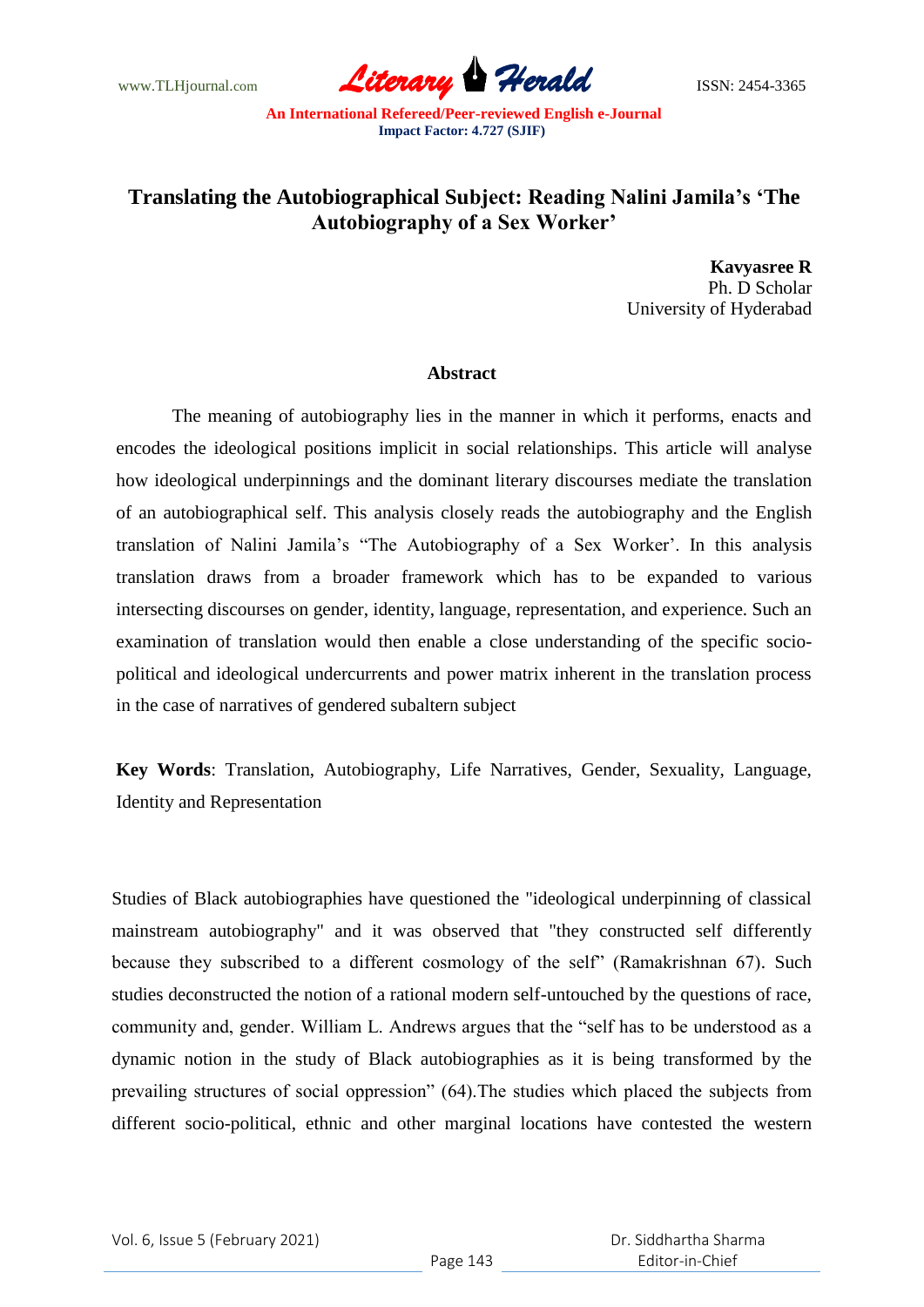

autobiography"s conception of self a universal essentialised entity and showed the different ways of being subjects.

It was the autobiographies from the marginalised communities which posed such ideological questions to the dominant discourse of autobiography in India. Challenging the notion of a modern rational self, borrowed from the west exempted from the exigencies of caste, community and gender, autobiographical narratives from margins subverted the dominant literary practices by rendering the experience of a different subject echoing the collective experience of social oppression from different marginalised locations. The very process of writing about oneself becomes a political act of self-assertion towards the goal of achieving recognition and emancipation.

The autobiographies of women belonging to the marginalised communities inscribe more deep rooted questions of gender and caste and its intersectionality**.** Sherin B S in her paper titled "Counter Histories of Kerala's Modernity: Reading 'Not so Ideal' Women's Autobiographies" writes:

Women"s autobiographies from the margins function as testimonies as Sharmila Rege names Dalit women's autobiographies. These testimonies redefine the genre, setting a different path from the male-defined and elite casteist framework of mainstream autobiographies. Also, they undertake social histories of communities that are located outside elitist modernity. The selfhood and agency of the narrators of such autobiographies negotiate with community identities and find spaces within marginalised communities to undertake the role of historians. Their voices reiterate multiple identities: as counter histories of elitist modernity, as feminist critiques of patriarchal oppression and as sociological treatise and above all powerful memoirs of politicized experiences (Sherin 4).

Autobiographies of women belonging to multiple cross points of marginality set new patterns of narrating selves raising new politically embedded questions on the lines of

Caste, gender and these narratives speaks for and beyond the self "reiterating multiple identities"(Sherin 4) breaking the boundaries of the genre of autobiography. They become "counter histories" of the communities belonging to locations outside the "modern elitist public sphere" and its narratives.

This new trend in the discourse of autobiography ,as rightly pointed out by E .V Ramakrishnan has made the genre move away from questions of the ""auto" to those of the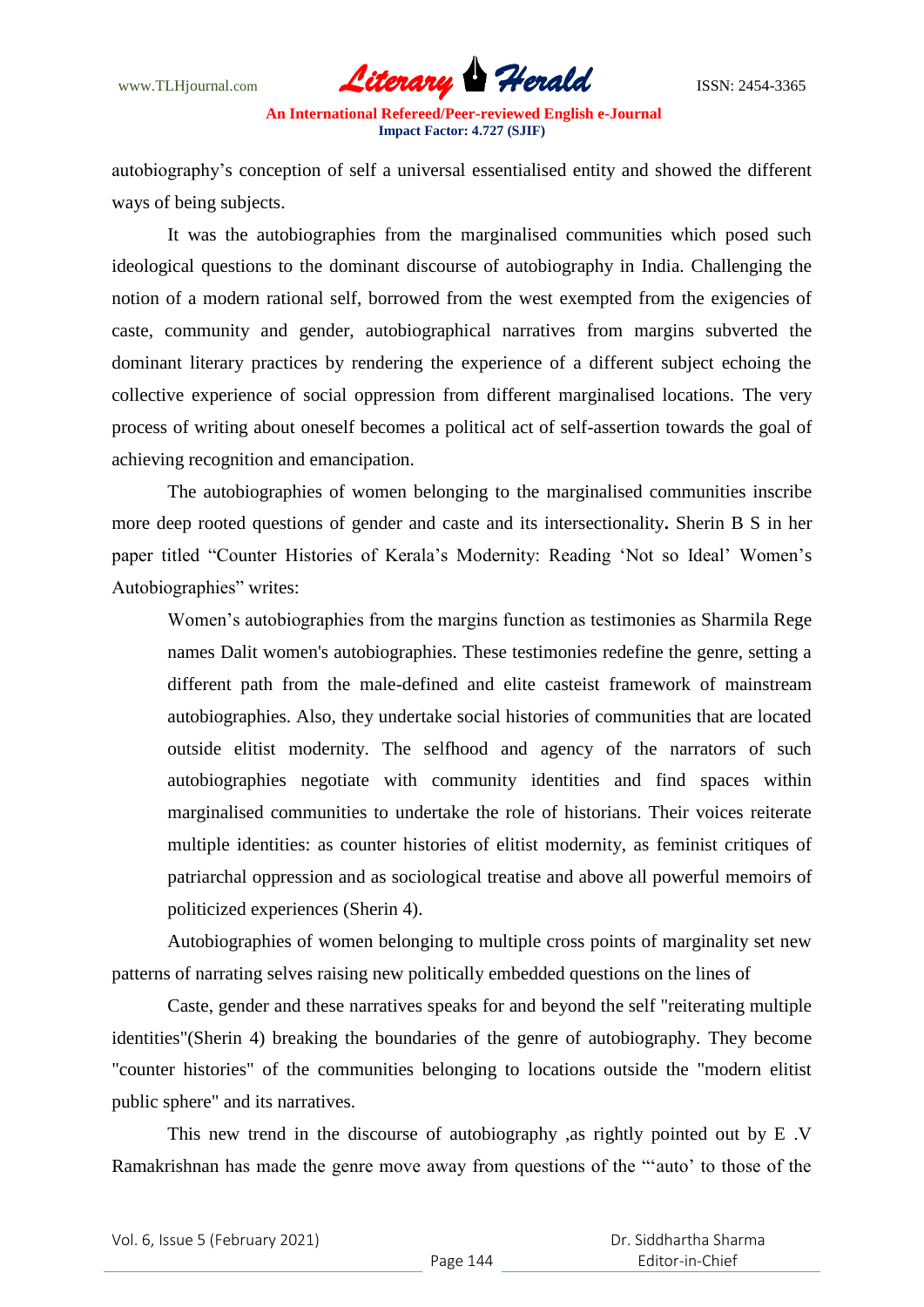

"bio" and the "graphy" " and this transition resulted in the emergence of a new alternative cosmology in the discourse of autobiography. In this context where the discourses around autobiography had met with a major shift, this study attempts to trace the discourse of autobiography in Malayalam placing it within the context of the increasing interest in publishing and translating autobiographies from the marginalised communities. Analysing the English translation Nalini Jamila"s *The Autobiography of a Sex Worker*" from Malayalam, the present study tries to understand how the politicised subjects while getting translated into a dominant languages and dominant literary discourses is mediated and incorporated into its fold to adapt into the dominant literary tradition of Malayalam

Gender has always been a crucial aspect in the imagination and creation of the Malayali modernity. The modern institution of family in Kerala placed the ideal woman who acquired the modern self within the private domain. The modern Malayali who stepped out of the most rigid and inhuman systems of caste and slavery never celebrated the fraternization of all men and women irrespective of caste and community, and definitely not by publicly embracing each other. All to the contrary, the public is still ruled by laws of public morality that regulates even body-contacts and has been internalized to that extent that any Malayali would immediately start or apologize when he/she touches or is touched in public by another person. Like this, until today, the woman's body is kept 'out' of the public.

In spite of the so called political and legal equality, women were considered ideal in the private domain. Family remained at the centre of Malayali culture which still stands as an unchallenged institution of patriarchy where women"s subordination begins, brews and spills over to the other structures in large. Meena T Pillai in her article "The Celluloid Women of Kerala" argues that the high social development indices have given rise to the "Myth of Malayali women' as enjoying high status than their counterparts elsewhere in the country especially in view of the fact of high female literacy in the state (Pillai 141) .

The high level of female literacy and employment, one third reservation of seats in local governance bodies, high sex ratio and low fertility rates together with high female physical health indicate that the women of Kerala have definitely achieved a certain amount of social and political empowerment in the public domain. But feminism in Kerala remains to be a word invoking derogatory and hostile reactions. Kerala"s peculiar native brand of what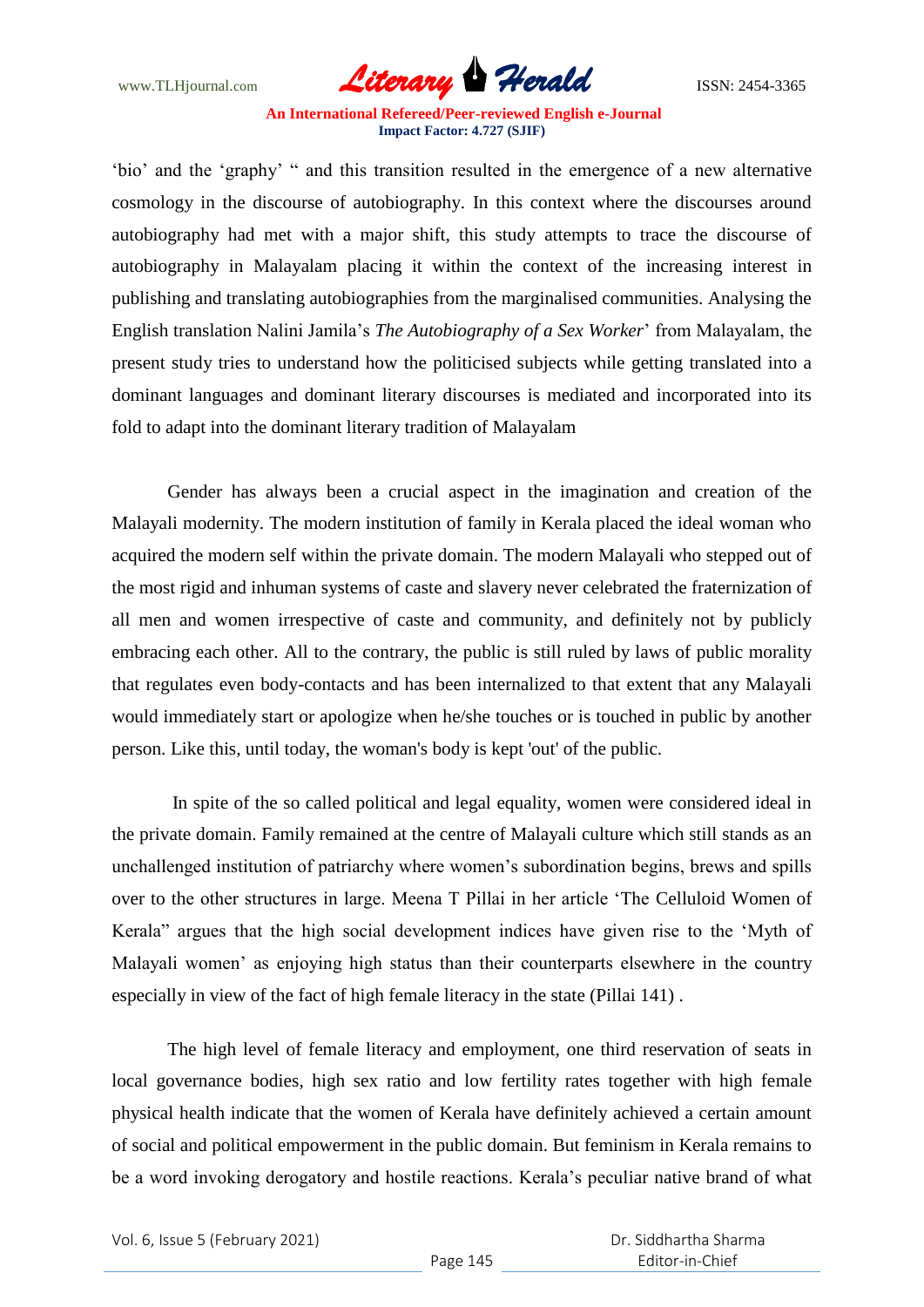

Meena T Pillai calls "liberal patriarchal pseudo-feminism", has provided women with legal equality, the right to education and other rights but education and social grooming have been kept at conservative levels with continuing emphasis on teaching girls that they are essentially wives and mothers. Feminist movements and agitations for equality and gender justice in Kerala have been by and large, issue-based and have not addressed the basic issues of women"s subordination within the family, issues of Dalit or Muslim women.

Modern Malayali identity not only silenced the real existing women by depriving her of her own voice, it also negated their respective 'inner world' as an independent and 'free' subjectivity that created her own vision of 'life'. J Devika in her article Housewife, Sex Worker and Reformer deconstructs the myth of modern Malayali women by distinguishing the images of the domestic and the aesthetic woman.

> The ideal woman was imagined to be not so much a unity as the union of two distinct figures, which may be called the "domestic woman", and the "aesthetic woman". While the former was the provider of progeny, the manager of material and the guardian of souls in the modern home, the aesthetic woman had a function which was almost in antipathy to this. The aesthetic woman was the provider of pleasure, she who cemented modern conjugality through ensuring pleasure (Devika 1676).

The ideal Malayali woman image who is self-controlled and the provider of aesthetic pleasure is constructed when the "classical veshya"s aesthetic attributes were slowly and steadily transferred onto the classical *kulina*, after 'de-eroticising' them." (Devika 1675).

The imagining and actualizing of the modern Malayali woman always needed a binary of good woman- bad woman. The good woman is actualized by keeping the image of a woman outside the private, mostly woman in desire. The construction of the slut image evolved through all popular social institutions and arts including literature and cinema, inorder to actualize the image of the chaste, noble, modern Malayali woman. Both Popular cinema and Literature including women"s magazines, promoted the patriarchy institutionalized within the structures of family and constructed family as modern and desirable. Men remained in the public domain, women within the domestic:

> While it was admitted that a well-dressed woman would be more successful as a modern wife, delineating "aesthetic" ways of dressing from "eroticising"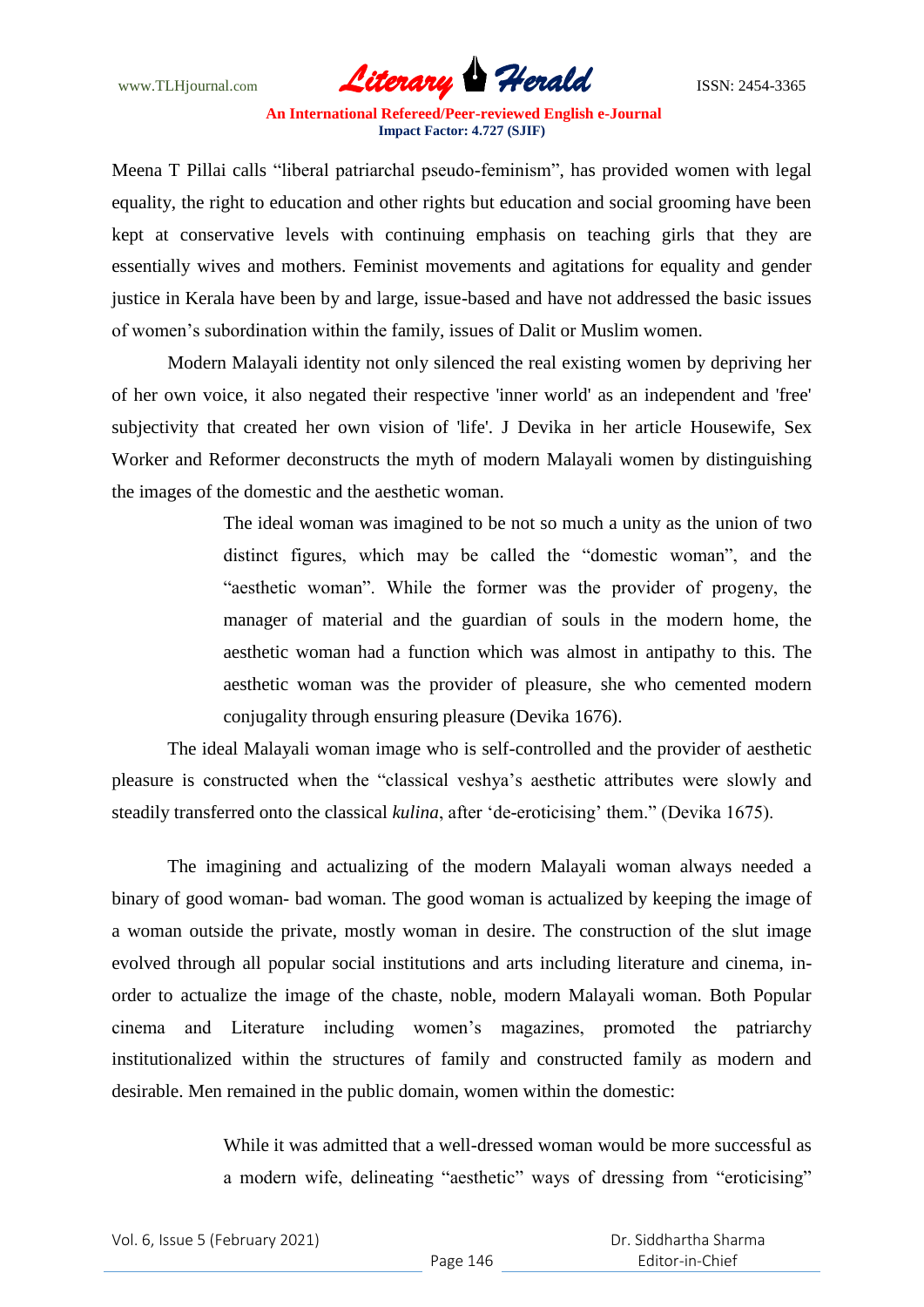

ones seemed difficult. Thus, the mid- and late 20th century women"s magazines and women's columns in journals in Kerala have continuously negotiated between "Woman-as-Reproducer" and "Woman-as-Vessel-of-Culture", shuttling between advice on culturing one"s mind and beauty tips (Devika 1684).

The insecurities of women unable to adjust within the staid expectations of the middle class households and, emotional and aesthetic incompatibilities within marriages remained untouched. The control of female sexuality became imperative and is ensured through the institution of monogamous marriages. The tension between women's subjectivity and erotic desires within her given assigned role was never articulated. Her sexual initiations are read as seductive pursuits typical of whores, ideal women in the family remained asexual.

If we observe the construction of the Malayali woman in the structure of the Popular Malayalam cinema, the chaste and conforming heroines, always portrayed as having flawless skin, glossy hair or ample bosom, offer endless scope for fetishist scopophilia. They are always shown and looked at as the objects of desire. In contrast to this are the lower caste women- the women in desire who exercise complete power in regulating and controlling their sexuality. There is some kind of agency and subjectivity attached to them in terms of sexuality. It is interesting to see how these lower caste women with mobility and relative autonomy seem to be negotiating and asserting their agency in the highly patriarchal space of Malayalam cinema.

In a highly sexist and castiest framework of Malayali modernity, good, acceptable women are either a wife or a virgin. Sexuality like anger has never been considered feminine. It was the autobiographical narrative of Nalini Jameela- a lower caste woman, neither a virgin nor wife, the woman-in-desire in search of pleasure/meaning of life beyond institutional spaces like family- that broke open this fault line, subverting the false system of sexual morality.

Nalini Jameela, a sex-worker belonging to a lower caste, presents herself not as the object of exploited sexuality rather as the subject who actively asserts their agency in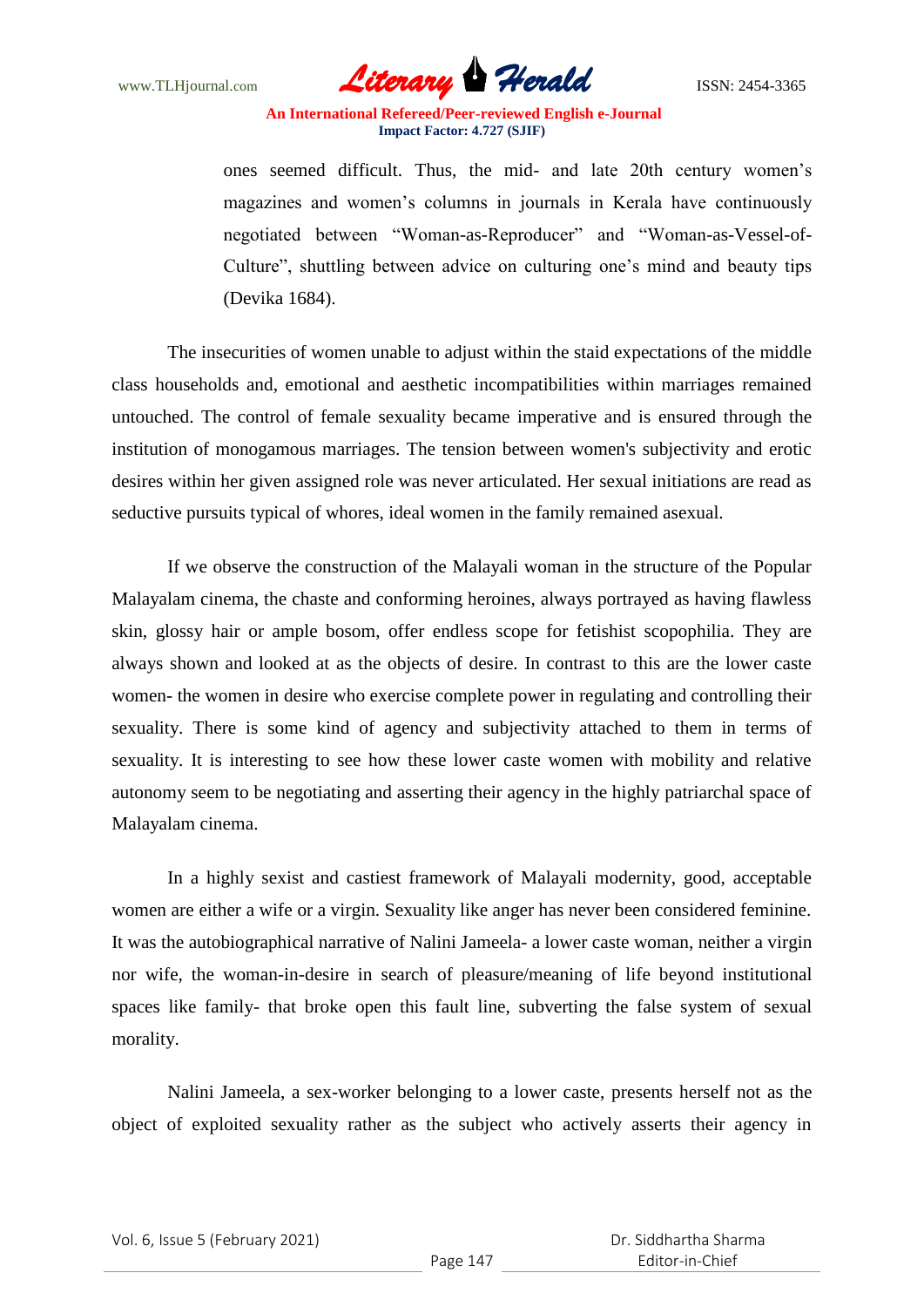www.TLHjournal.com **Literary Herald Herald** ISSN: 2454-3365

regulating their sexuality while the chaste modern Malayali women inside the family have always been shown as submissive and their eroticism usually depicted in mute colours.

The sexual economy of the middle class upper caste extended family is disrupted by the Nalini"s narrative. She negotiates with the new normative models of family and marriage without rejecting them completely while her sexuality is not being channelled into the system of marriage and reproduction .She also threatens endogamy which is a signifier of the caste solidarity which rests on the affirmation of the patriarchal authority.

Without compromising the autonomy of regulating their sexuality which is central to the construction of the modern Malayali woman image, Nalini Jameela"s narrative produces the image of woman in desire outside the hypocritical Malayali morality as powerful and assertive and places her against the hyper-feminised, conforming, good woman. They break away from the burden of normative femininity forced upon them within the hegemonic, castiest, sexist framework of Kerala modernity.

J Devika in translator"s foreword, discusses how the furious debates and controversies around Nalini Jameela"s autobiography invoked the earlier controversies around the autobiography of Madhavikutty.

In Ente Katha, Madhavikutty uses the romantic notion of the self brilliantly to critique the entrenched womanly ideal of Malayali modernity. This autobiography (and indeed, much of her other writings) cuts loose the two figures joined together in the dominant womanly ideal. This signals the revolt of the aesthetic woman. First, she rejects the housewife"s centring upon domestic labour as drab, demeaning, unhappy, and unbeautiful [for instance, Madhavikutty 2006: 58; also Das 2006: 69], projecting an alternate maternal figure defined by playfulness, storytelling, laughter, and the willingness to listen to and empathise with children [Madhavikutty 2006: 65; 100-03]. Secondly, she brings back the body – marginalised and de-eroticised in dominant reformist discourse – into her revision of the womanly. (Devika 1676)

Ende Kadha according to J Devika breaks the image of Ideal Malayali woman within the framework of Malayali modernity combining the images of "aesthetic woman" and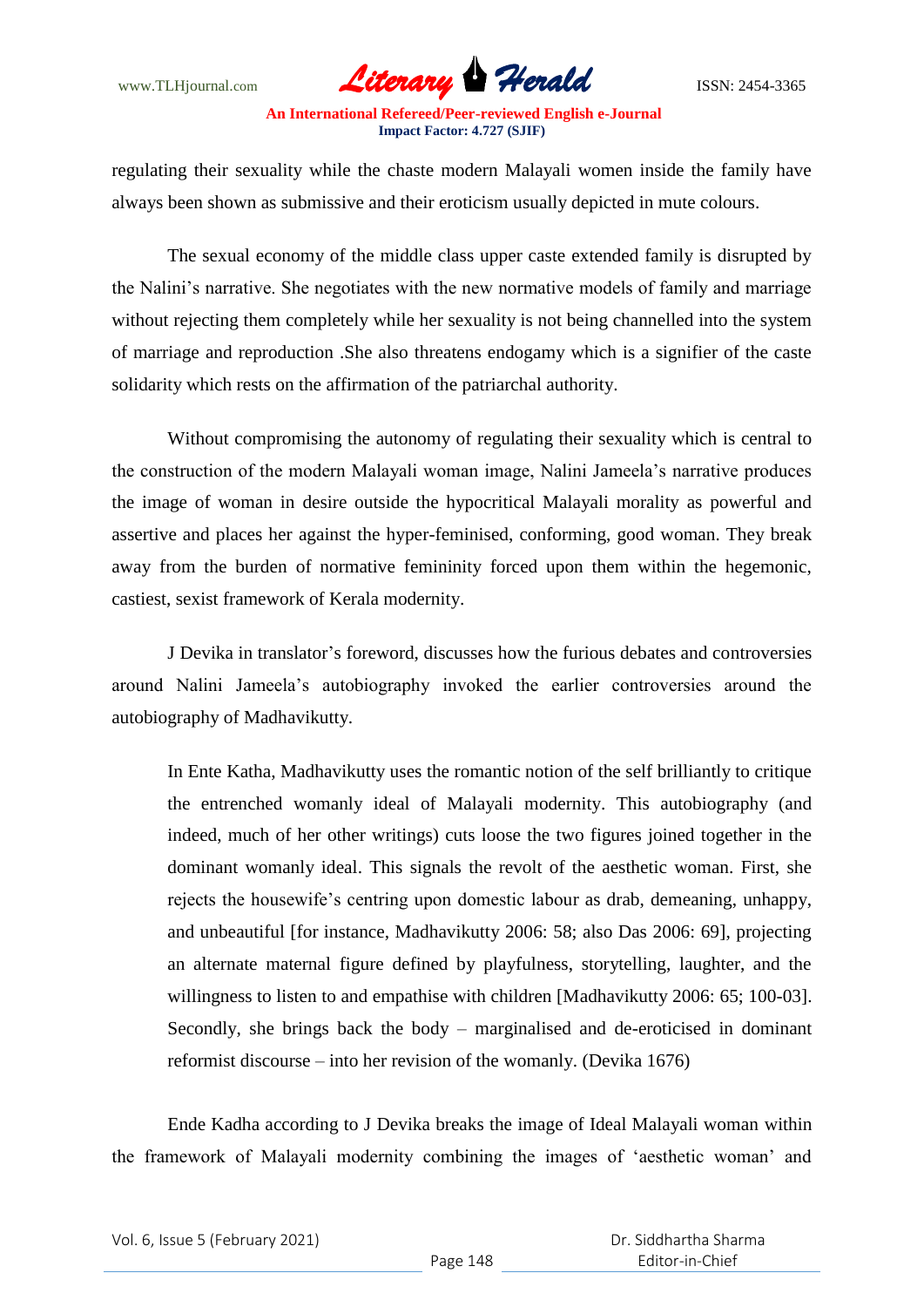

"domestic woman," that is a self-controlled woman whose sexuality is strictly controlled and channelized within the family. She argues that while *Ente Katha* "imploded" the dominant womanly ideal, Nalini Jameela"s *Njan, Laingikathozhilali* "explodes" it, announcing an oppositional voice in the Malayali public." (Devika 1677)

Meena T Pillai attempts to analyse the process of translation by looking at the ways in which Madhavikutty of *Ente Kadha* gets translated by herself to Kamala Das of *My Story.* Kamala Das through possible negotiations transcreated her multiple subject positions while she translated her autobiography *Ende Kadha* into English as *My Story*. Revisiting Kamala Das/Madhavikutty as a writer\translator beset by different levels of cultural intervention while writing\translating her story in two different languages, it is argued that language and social conditions greatly influence the way in which self is being staged or being narrativised.

Meena T Pillai argues that this 'transcreation,' as she terms it, "skilfully uses the English tongue to manipulate and control the normative and regulatory codes of Malayalam" (Pillai 105). As the language changes, the ideological contexts in which a memory is being remembered also changes and this results in a change in the cognitive mapping of that memory, resulting in two different inscriptions of the self. Drawing from Foucault, "all manifest discourse is secretly based on the already said," she argues that *My Story* is the "incorporeal discourse that permeates the silent breaths of *Ente Kadha* (103).

As the frame of reference changes, both culturally and spatially, from Malayalam to English, the ease at which she remembers and narrates her life story gets smoothened, which Meena T Pillai puts as, " for a woman the weight of patriarchal ideology is more intense and excruciating in her own native language than in English"(103). The use of English language, which can escape Malayalam"s inherent cultural tone, helps Madhavikutty to transform into the culturally neutral, more universal identity of Kamala Das.

For Nalini Jameela, unlike Madhavikutty, this is the first trial of writing. She titles introduction as 'I try Writing'. She writes, "Paulson was the one who wanted the story; Maitreyan suggested I write an autobiography. To tell the truth, I didn"t have the clue about the differences between the two." The only thing that she knew about the genre was indeed a tip given by one of her friends that she should write one page each day. Her slippage into the descriptions of her own life whenever she spoke or converse and go on and on about it was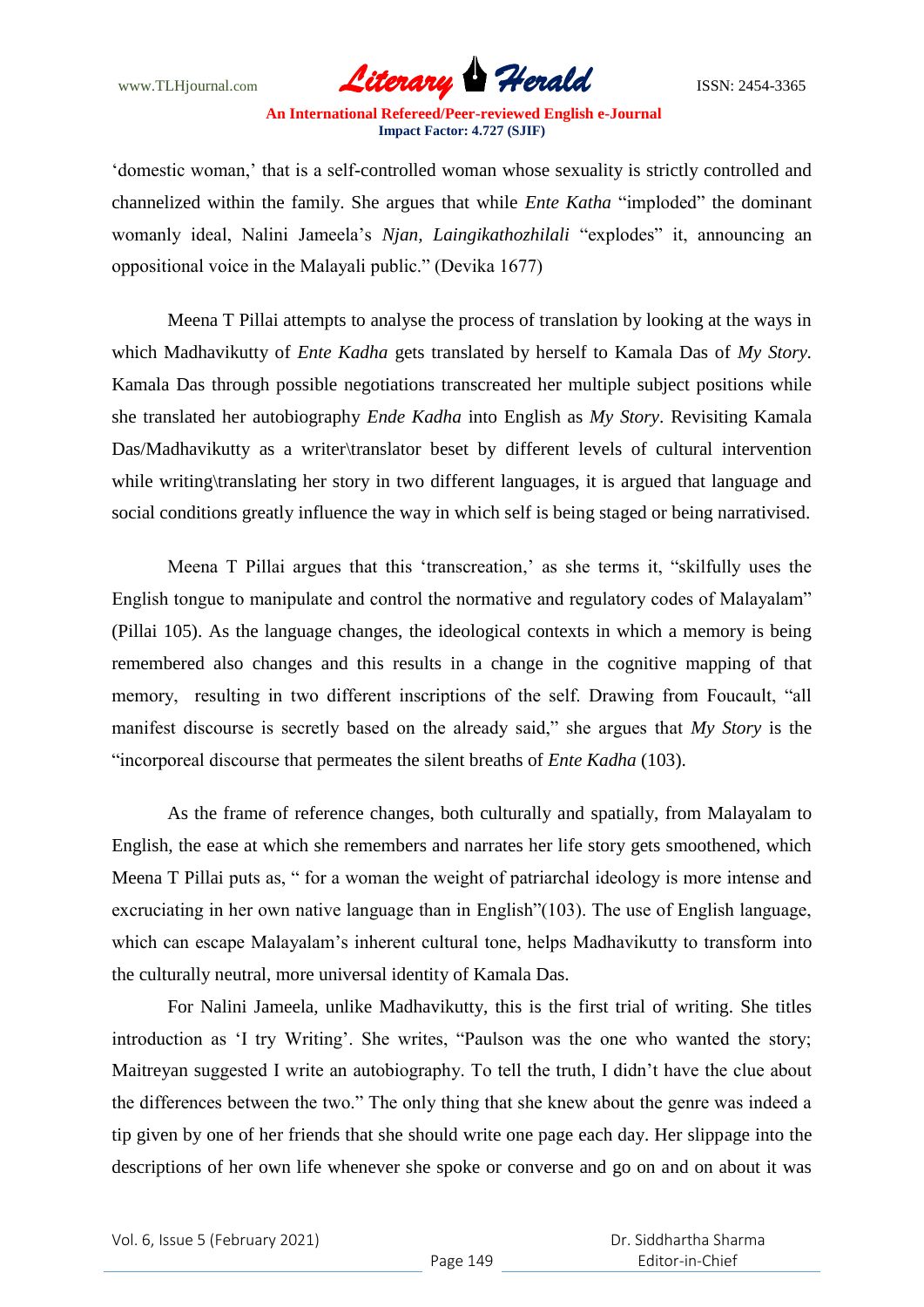

one thing that made friends suggest her to write her story, she does not explore more the differences between genre of narrative rather stresses on the skill of spontaneous narration which made her friends suggest her write suffice.

It is indeed not the genre of the narrative but the memory, remembering, and the process of narration which is central to the creation and recreation of identity and self.

In addition to being the simplest and commonest of writing propositions, autobiography is also the least "literary" kind of writing, practised by people who would neither imagine nor admit that they are "writers." Here all sorts of generic boundaries (and even lines dividing discipline from discipline) are simply wiped away, and we often cannot tell whether we should call something a novel, a poem, a critical dissertation, or an autobiography. In *Beyond Good and Evil*, Nietzsche remarked, "Little by little it has become clear to me that every great philosophy has been the confession of its maker, as it were his involuntary and unconscious autobiography."

Nalini, unconcerned about the generic boundaries, names her autobiography *Njan Laingikathozhilali,* Njan meaning me (I) and Laingikathozhilali meaning sex worker- a title which signifies the self and its very being a sex-worker. The earlier version of the autobiography *Oru Laingika Thozhilaliyude Athmakadha* which Nalini Jameela herself revised, renamed and published in 2005.But the English Translation chose to keep the title of the first version translated as *The Autobiography of a Sex worker* omitting the "I" and the being of sexworker. *Njan* suggests the emphasis for the narrative agency and assertion of sex work as a profession and the "I" who is a public woman and her expertise in her profession whereas the title *Autobiography of a Sex worker* negates certain narrative agency.

The title clearly reflects a third person interference- the third person who narrates a sex worker's autobiography. The reason for the translator's choice of the title from the version Nalini Jameela herself revised can be probably in view of the probability of increasing the market value. To lure the readers as the sexwoker ultimately foe anyone is of curiosity. J Devika says, "The text not only creates an oppositional voice that challenges morality but by the intentional titling "sex worker," also announces the marginalized "poor laboring women"s voice" (Devika 2006: 1677).

When Nalini Jameela"s text gets translated, it is this titling image aimed at eroticizing the image of sexworker and her sexuality that is projected, obscuring her narrative agency in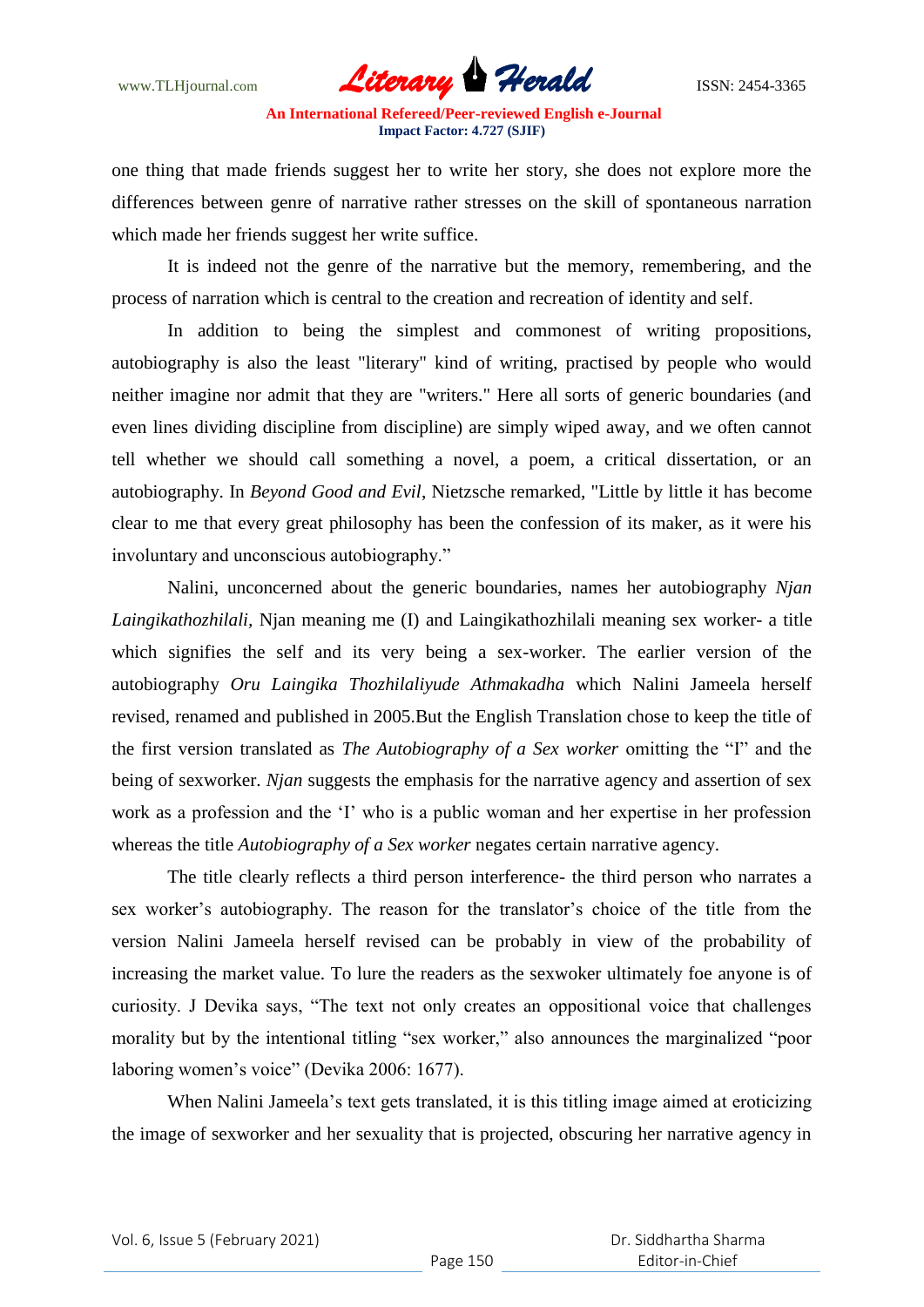

the very title of the book. Tom Thomas in his article *Orientalism Within,* terms this the "oriental gaze":

Orientalist representations of women have always been obsessed with their sexuality and the misrepresentations of the excessive sensuality of Oriental women. "Orientalist gaze in general has had sexist blinders rendering Oriental women objects of a male power-fantasy. The Oriental women have been seen as unlimitedly sensual, lacking in rationality, and, most importantly, willing" (Jouhki 2006: 4)

Janu, Mai and Jameela, by their subject positions maybe "exotic" tales to be rendered, but the reality check of life situations tilt their stories heavily in favour of the authentic, challenging patriarchal, casteist, elitist notions of "honour," "morality" and "civility."

This exoticisation of Jameela"s subject position is clear in the translation project of her autobiography. The cover page of Nalini Jameela"s autobiography in Malayalam carries her image where she smiles and is looking away and on the other side, her handscript, her imperfect Malayalam letters which is slowly built into her complete story, is given whereas the English translation"s cover page carries the image of a woman standing and looking out through a window. A faceless woman contemplating and looking out enables an outsider gaze. This image reinforces the "dominant, home-centred, self-controlled feminine ideal and the prostitute stereotype" which the autobiography itself challenges and invokes the Malayali reformist consciousness which would reform woman.

Nalini Jameela"s identity as a lower caste woman is also important while analysing her story getting translated. Unlike Kamala Das, Jameela as a semiliterate in the traditional sense in the process of writing as well as in the processes of translation; there is a certain mediating force which is at work. It can be the interest of the publisher, translator or that of the market economy. This lack of privilege in negotiating with all these, places Kamala Das and Nalini Jameela at different positions. Her autobiography was condemned by the mainstream writers in Malayalam including M Mukundan. J Devika writes in the translator"s note:

> Her work has been condemned as 'prurient literature'- neoliberal contagion. Mukundan"s tirade against Jameela reveals how misogyny can be passed off as moral outrage against "bad woman", in this case disguised as concern about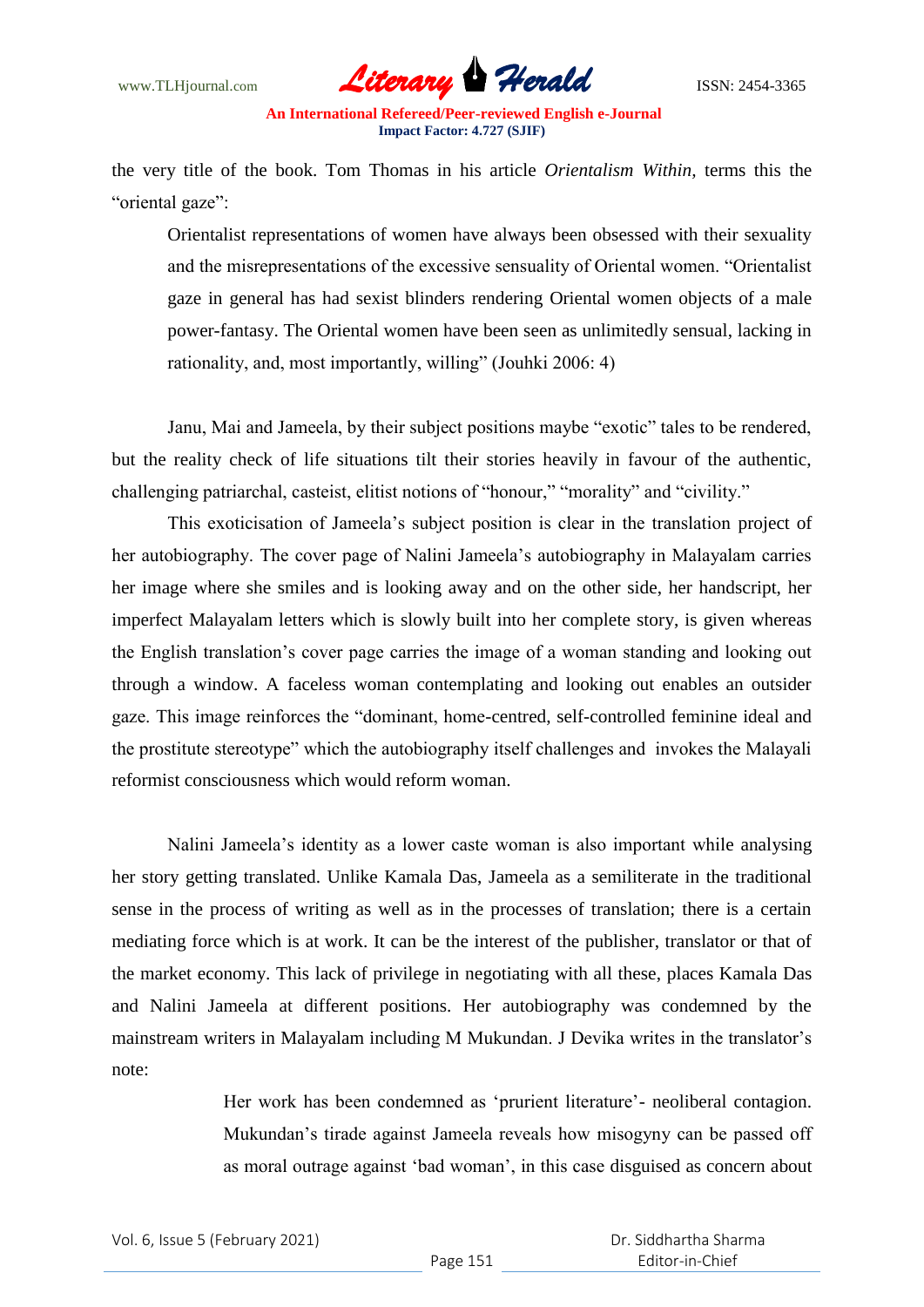

Malayali reading habits. He laments that the future best sellers will not be written by a great author of our language but by a sexworker or a sex trafficker (Jameela xiii)

J Devika, as a feminist historian, while choosing to translate Nalini Jameela"s autobiography, struggled to retain the complexities of the argument in which a neoliberal political language often jostled for space with contrary positions as well as Jameela"s personal writing style"(Devika xx). J Devika, while attempting to understand and translate Nalini Jameela"s autobiography, is well aware of the factors of privilege which separates their subject positions and of the risky task that she has taken up and "hopes that this risk has paid off at least minimally"(Devika xxii).

For Nalini Jameela, who was forced to stop her education at the age of 9, her autobiography is her first trial of writing. She titles the introduction to the autobiography as "I Try Writing'. She writes "Paulson was the one who wanted the story; Maitreyan suggested I write an autobiography. To tell the truth I didn't have the clue about the differences between the two." The only thing the she knew about the genre was indeed a tip given by one of her friends that she should write one page each day. Her slippage into the descriptions of her own life whenever she spoke or converse and go on and on about it was one thing that made friends suggest her to write her story, she does not explore more the differences between genre of narrative rather the skill of spontaneous narration which made her friends suggest her write suffice. M S S Pandian in his article 'Writing Ordinary lives' identifies "ordinariness" as one of the foremost extraordinary character of the autobiographies from the margins as In the book Autobiography and the Construction of Identity and Community in the Middle East Samar Attar

> In addition to being the simplest and commonest of writing propositions, autobiography is also the least "literary" kind of writing, practised by people who would neither imagine nor admit that they were "writers." Here all sorts of generic boundaries (and even lines dividing discipline from discipline) are simply wiped away, and we often cannot tell whether we should call something a novel, a poem, a critical dissertation, or an autobiography. In Beyond Good and Evil, Nietzsche remarked, "Little by little it has become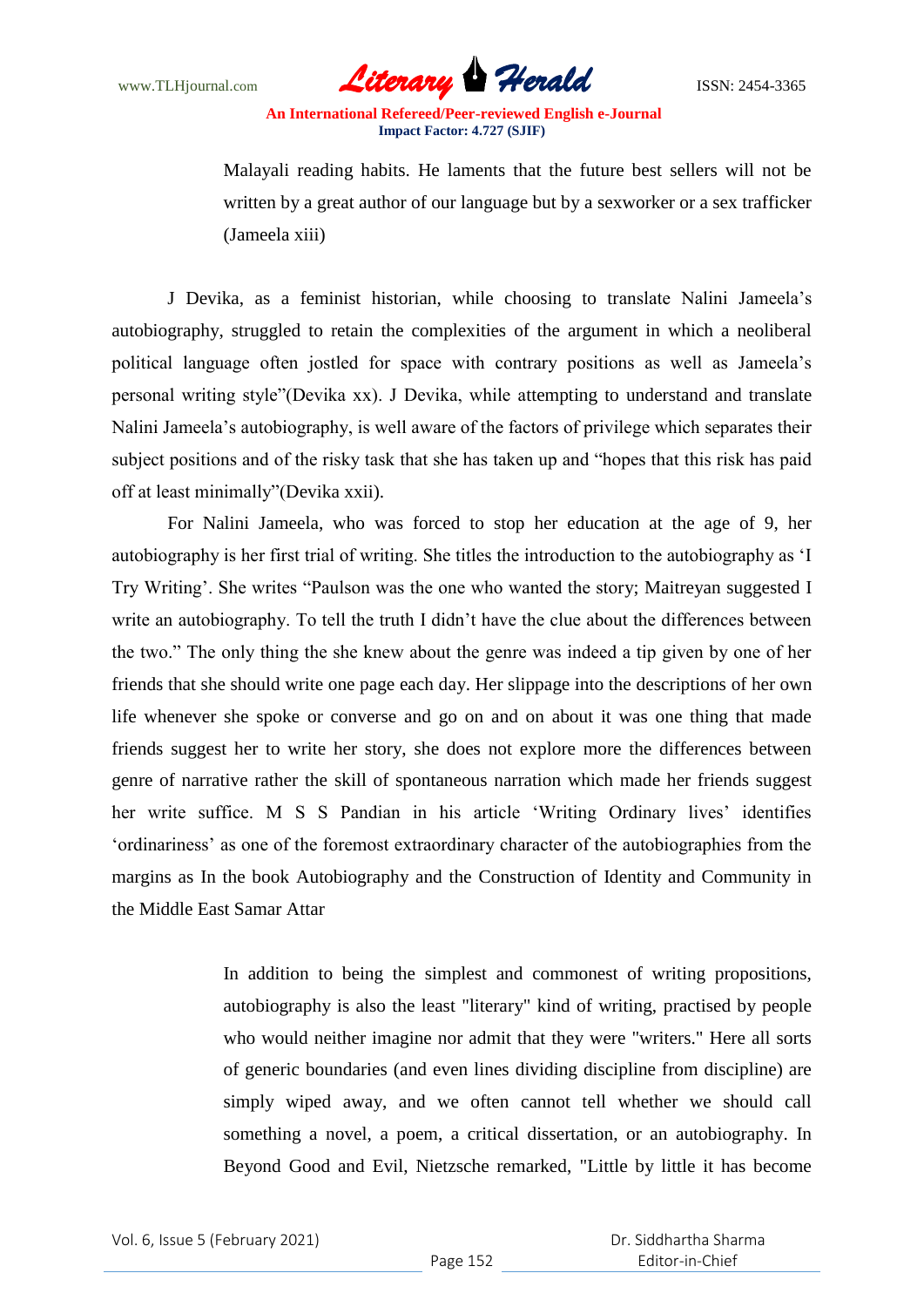www.TLHjournal.com **Literary Herald Herald** ISSN: 2454-3365

clear to me that every great philosophy has been the confession of its maker, as it were his involuntary and unconscious autobiography.

But the dominant discourse around autobiography in Malayalam has condemned the book as "prurient money-spinner".

It is indeed not the genre of the narrative but the memory, remembering, pace and the process of narration which is central to the creation and recreation of her identity. J Devika expresses how difficult it was to retain the nonlinear narrative wherein Jameela "digresses into the past and moves into future". She says the jump sometimes appeared too "awkward and disruptive to retain". This disruption and awkwardness is the aspects which make her story break the generic boundaries but the English translation has tried its best to fit into the dominant discourse around autobiographical narrative to be coherent linear and invoking a pattern to life.

## **Bibliography**

- Arnold, David and Stuart Blackburn, editors. *Telling Lives in India :Biography ,Autobiography and Life History.* Permanent Black, 2004.
- Aruna, S V. *"Footprints of Feminism in Indian Women Autobiographies of the Twentieth Century." Journal of Advances and Scholarly Researches in Allied Education, vol. 7, no.14,* Apr. 2014. *Ignited Minds Journals*, www.ignited.in/d/smt.
- Cameron, J.M. "Autobiography and Philosophical Perplexity." *Pleasure*, *Preference and Value: Studies in Philosophical Aesthetics*, edited by Eva Schaper, Cambridge University Press, 1983, pp. 90-158.
- Gusdorf, Georges. "Conditions and Limits of Autobiography." *Autobiography: Essays Theoretical and Critical*, Edited by James Olney and James Olney, Princeton University Press, 1980, pp. 28–48. *JSTOR,* www.jstor.org/stable/j.ctt7ztmtj.5.
- Holden, Philip. "Other Modernities: National Autobiography and Globalisation." *Biography*, vol. 28, no. 1, 1 Nov. 2005, pp. 89*-*100. *Project Muse,* doi: 10.1353/bio.2005.0028.
- *---.Autobiography and Decoloniszation: Modernity , Masculinity and the Nation-state*. The University of Wisconsin Press, 2008.
- Howarth, William L. "Some Principles of Autobiography." *Autobiography: Essays Theoretical and Critical*, Edited by James Olney, Princeton University Press, 1980, pp. 84–114*. JSTOR*, www.jstor.org/stable/j.ctt7ztmtj.8.
- Kumar, Uday. *Writing The First Person: Literature, History and Autobiography in Modern Kerala*. Permanent Black, 2016.
- ---. "Consciousness, Agency and Humiliation: Reflections on Dalit Life Writing and Subalternity." *The political Philosophies of Antonio Gramci and B.R Ambedkar,*  edited by Cozimo Zene , London Routledge, 2013, p.p 70-158.
- Mead, George Herbert, and Herbert Mind. *"Self and society*." *Chicago: University of Chicago* (1934): 173-175.